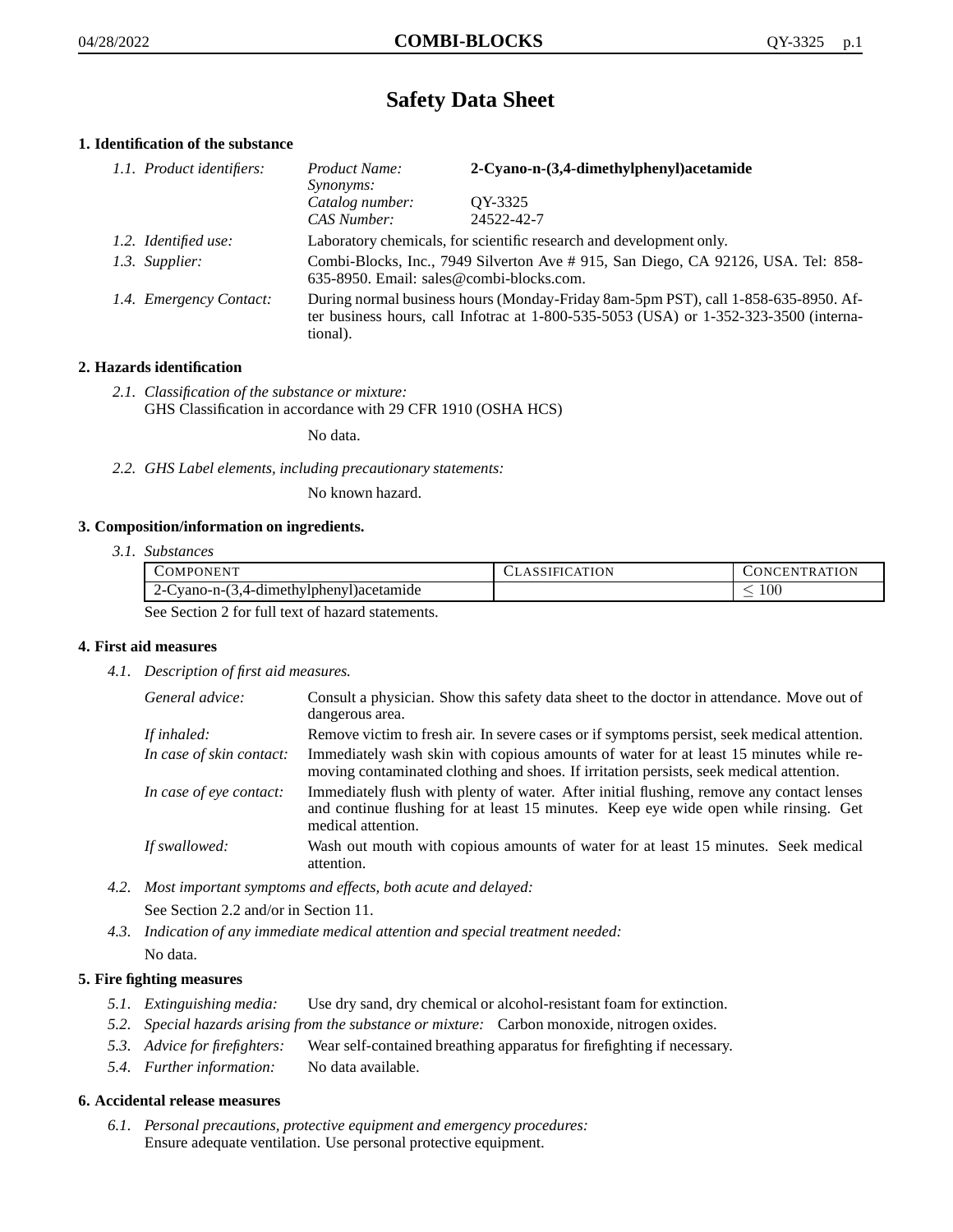- *6.2. Environmental precautions:* Should not be released into the environment. See Section 12 for additional ecological information.
- *6.3. Methods and materials for containment and cleaning up:* Sweep up or vacuum up spillage and collect in suitable container for disposal.
- *6.4. Reference to other sections:* Refer to protective measures listed in Sections 8 and 13.

## **7. Handling and storage**

- *7.1. Precautions for safe handling:* Avoid contact with skin and eyes. Avoid inhalation of vapour or mist. Keep away from sources of ignition - No smoking. Take measures to prevent the build up of electrostatic charge. For precautions see section 2.2.
- *7.2. Conditions for safe storage, including any incompatibilities:* Keep container tightly closed in a dry and well-ventilated place. Containers which are opened must be carefully resealed and kept upright to prevent leakage.
- *7.3. Specific end use(s):* Laboratory chemicals, for scientific research and development only.

## **8. Exposure Controls / Personal protection**

- *8.1. Control parameters:*
- *Components with workplace control parameters:* Contains no substances with occupational exposure limit values. *8.2. Exposure controls:*

*Appropriate engineering controls:* Ensure that eyewash stations and safety showers are close to the workstation location. Ensure adequate ventilation, especially in confined areas.

*Personal protective equipment:*

| Eye/face protection:    | Wear appropriate protective eyeglasses or chemical safety goggles as described by OSHA's<br>eye and face protection regulations in 29 CFR 1910.133 or European Standard EN166.                                                                                                                                         |
|-------------------------|------------------------------------------------------------------------------------------------------------------------------------------------------------------------------------------------------------------------------------------------------------------------------------------------------------------------|
| Skin protection:        | Handle with gloves. Gloves must be inspected prior to use. Use proper glove removal<br>technique (without touching glove's outer surface) to avoid skin contact with this product.<br>Dispose of contaminated gloves after use in accordance with applicable laws and good<br>laboratory practices. Wash and dry hands |
| <b>Body Protection:</b> | Complete suit protecting against chemicals, Flame retardant antistatic protective clothing.,<br>The type of protective equipment must be selected according to the concentration and<br>amount of the dangerous substance at the specific workplace.                                                                   |
| Respiratory protection: |                                                                                                                                                                                                                                                                                                                        |

Control of environmental exposure: Prevent further leakage or spillage if safe to do so. Do not let product enter drains.

## **9. Physical and chemical properties**

*9.1. Information on basic physical and chemical properties*

| (a)               | Appearance:                                   | No data  |
|-------------------|-----------------------------------------------|----------|
| (b)               | Odour:                                        | No data  |
| (c)               | Odour Threshold:                              | No data  |
| (d)               | pH:                                           | No data  |
| (e)               | Melting point/freezing point:                 | No date. |
| (f)               | Initial boiling point and boiling range:      | No data  |
| (g)               | Flash point:                                  | No data  |
| (h)               | Evaporatoin rate:                             | No data  |
| (i)               | Flammability (solid, gas):                    | No data  |
| (j)               | Upper/lower flammability or explosive limits: | No data  |
| $\left( k\right)$ | Vapour pressure:                              | No data  |
| (1)               | Vapour density:                               | No data  |
| (m)               | Relative density:                             | No data  |
| (n)               | Water solubility:                             | No data  |
| $\circ$           | Partition coefficient: n-octanol/water:       | No data  |
| (p)               | Auto-ignition:                                | No data  |
| (q)               | Decomposition temperature:                    | No data  |
| (r)               | Viscosity:                                    | No data  |
| (s)               | Explosive properties:                         | No data  |
| (t)               | Oxidizing properties:                         | No data  |